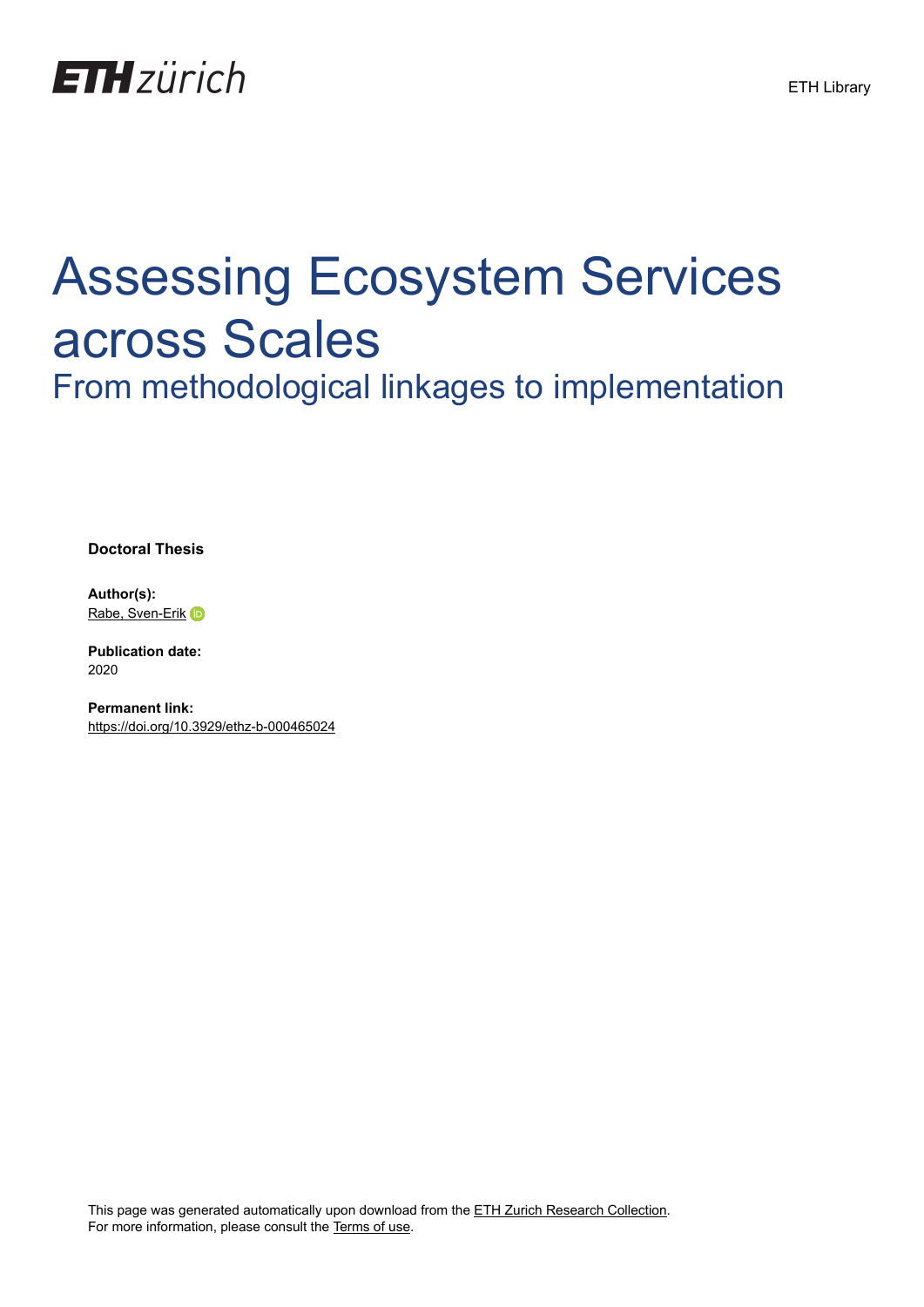DISS. ETH NO. 27101

## **Assessing Ecosystem Services across Scales**

from methodological linkages to implementation

A thesis submitted to attain the degree of DOCTOR OF SCIENCES of ETH ZURICH (Dr. sc. ETH Zurich)

presented by SVEN-ERIK RABE M.Sc. in Environmental Planning and Engineering Ecology Technical University of Munich born 19.06.1982 citizen of Germany

> accepted on the recommendation of Prof. Dr. Adrienne Grêt-Regamey, examiner Prof. Dr. Benjamin Burkhard, co-examiner Prof. Dr. Tobias Plieninger, co-examiner

> > 2020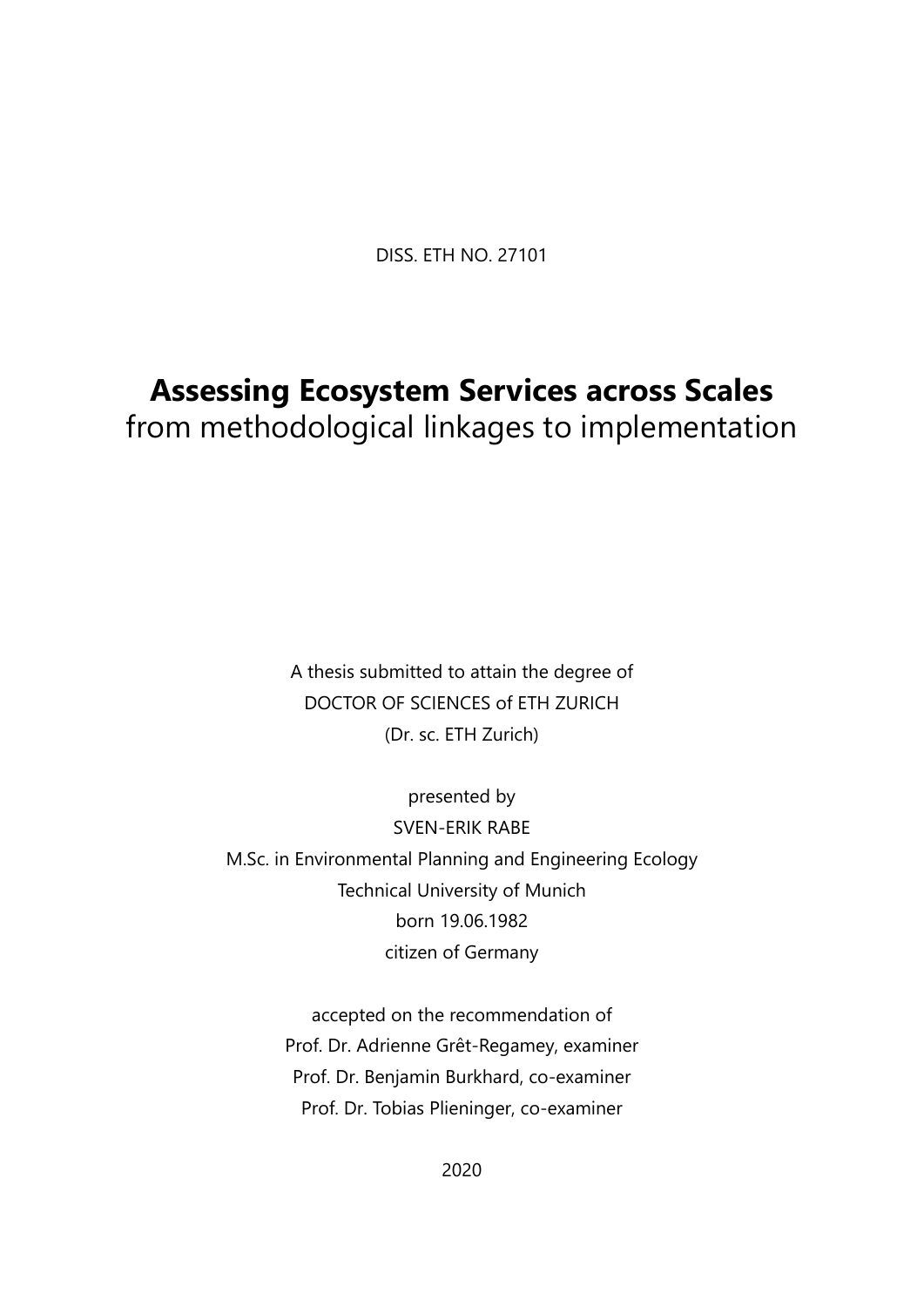## **Summary**

Human activities and technical innovation have led to an unprecedented level of economic prosperity in society. However, they are also increasingly affecting the functioning of ecosystems: biodiversity is declining, and natural resources, such as soil and groundwater, are overused. These activities impact areas beyond those directly used by the benefiting society. The global degradation of ecosystems means that they are no longer or are only partially able to provide the services that society depends on. Moreover, restoring damaged ecosystems is costly and often impossible, partly because of their complexity.

Ecosystems and the goods and services they provide—ecosystem services (ES)—are essential for human well-being as well as economic and social development. However, their importance is not sufficiently considered in planning. These services and goods are regarded as public goods that are freely available and do not require careful management or protection. The concept of ES aims to show the links between ecosystems and society and the contribution of ecosystems to human well-being. The value of these services (and thus the importance of functioning ecosystems) is insufficiently integrated into political decision-making processes, spatial planning considerations, and (local) management of natural resources.

The characteristics and spatial distribution of ES need to be assessed to enable such an integration in the future. The same is true for the use of services and the intensity of demand. To this end, the existing assessment approaches must be further developed and expanded into a comprehensive, systematic assessment. By adequately assessing ES, they can also be integrated into regulatory impact assessments, environmental assessments, and planning to be considered in trade-off procedures. The concept of ES offers the opportunity to enrich such instruments with an array of arguments for the sustainable management of ecosystems. Thus, considering various ES and other aspects relevant to planning, synergies and conflicting objectives can be identified, and interests can be comprehensively balanced.

The mapping and assessment of ES with the aim of integrating them into decision-making processes demand adequate methods to provide the required information in an appropriate manner. Many of the existing approaches meet these requirements to a limited extent only: they are not suitable for specific purposes, or their results are not directly usable for decision makers due to several reasons, including their complexity. The available methods and approaches

are often tailored to defined objectives and thus cannot be transferred to other issues.

The overall objective of this thesis is to improve the basis for the integration of the ES concept into spatial planning and decision-making. To this end, it is first of all necessary to gain knowledge about the suitability of methods for the respective purpose of use. In addition, methodological improvements must be achieved, particularly the linking of methods. Finally, it is necessary to develop concepts for the cross-scale application of methods for mapping and assessing ES.

This leads to the following research questions.

- 1. Are the approaches and methods used in current ES assessments appropriate for their respective objectives?
- 2. How can qualitative and quantitative ES assessment methods be linked to improve ES assessments?
- 3. How can an ES assessment be designed and operationalized to be applicable across scales?

These research questions were addressed through three articles that were submitted to and/or published in widely recognized scientific journals.

The first publication shows how ES assessments are methodologically implemented and the extent to which the different approaches are appropriate for their respective purposes. In particular, it examines at what level of complexity, at what spatial scale, and for which objective assessments are applied and which ES are assessed. The results show that, in most assessments, the approaches used are consistent with the objectives pursued. This leads to the conclusion that there is an awareness that each objective imposes specific requirements on the respective application of the methods. It also shows that skills and resources are generally available for the respective implementations. There are therefore good preconditions for further embedding the ES concept and for encouraging the hitherto weak integration of this concept into policies and planning practice. Furthermore, this publication shows that different methods can be used within an assessment, but that these methods are not linked to each other to cover different aspects of an ES.

The second publication demonstrates the linking of a model-based assessment approach with the user preferences of the public. The recreational suitability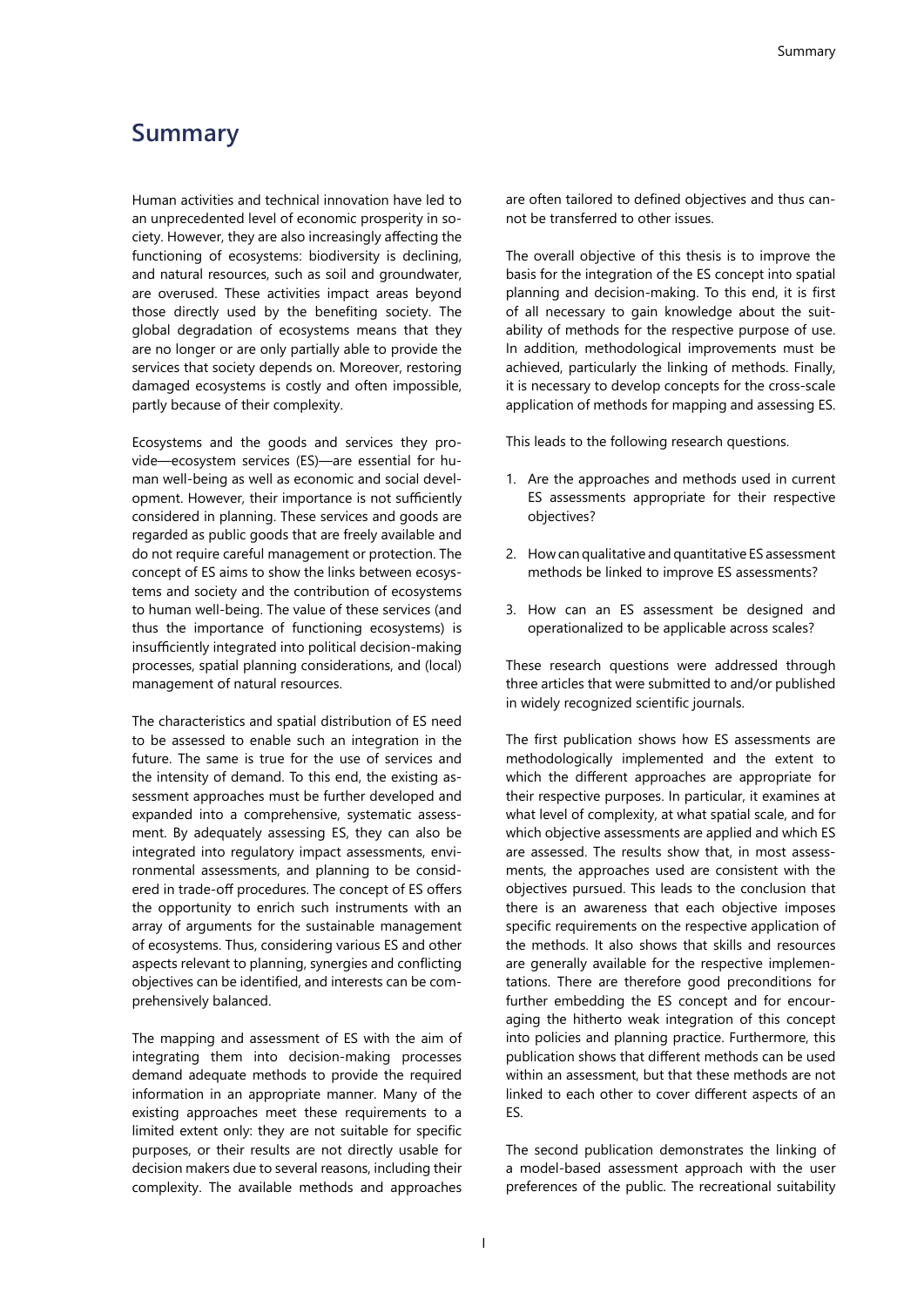of the riverine zone in the canton of Zurich is assessed as an example. A comparison of the results of an expert model with the preferences of the potential users shows a clear correlation of the findings from both approaches, which are methodologically different. This opens up the possibility of developing expert-based models with a proportionate use of resources and refining them with social empirical methods.

Finally, the third publication presents an approach to the development of a national ES assessment using indicators that can be applied at different scales and transferred to other countries. It is based on existing indicators and datasets and is compatible with international typologies of ES and their respective indicators. Suitable indicators for ES mapping are defined on the basis of an examination of the importance of various ES for Germany and an analysis of existing monitoring systems. The publication further shows how both the supply and demand for ES can be mapped with different indicators and datasets and how these indicators can be adapted for use at different scales. The following aspects are identified as key prerequisites for the implementation of such an assessment approach in spatial and landscape planning decision-making processes: (I) explicit consideration of synergies and trade-offs between ES in combination with consistent scalability for comparison at different planning levels, (II) spatially explicit information at the implementation level, and (III) consideration of supply, demand, and potential.

In summary, this thesis makes important methodological contributions to the further development, combination, and application of different approaches to mapping and assessing ES.

This thesis shows that, in many cases, especially for clearly defined issues, methodological approaches are already being used in a goal-oriented and appropriate manner, even though this is usually not done to develop comprehensive assessments of ES. Furthermore, it shows that approaches to assess ES can be combined with added value, as is particularly apparent in the case of cultural ES (CES). This thesis also shows that a comprehensive, cross-scale, cross-sectoral assessment is required to integrate ES appropriately into decision-making processes and that such an approach—built on existing datasets—is feasible and appropriate.

However, the analyses also clarify that further efforts are needed to successfully integrate ES into planning and management decisions and thus ensure the long-term well-being of society. In this context, holistic approaches such as landscape approaches, can benefit from the concept of ES. These approaches aim to provide conceptual support in addressing challenges arising from competing land use interests and different objectives of various actors. The integration of the ES concept can support these approaches in the development of landscapes and socio-ecological systems.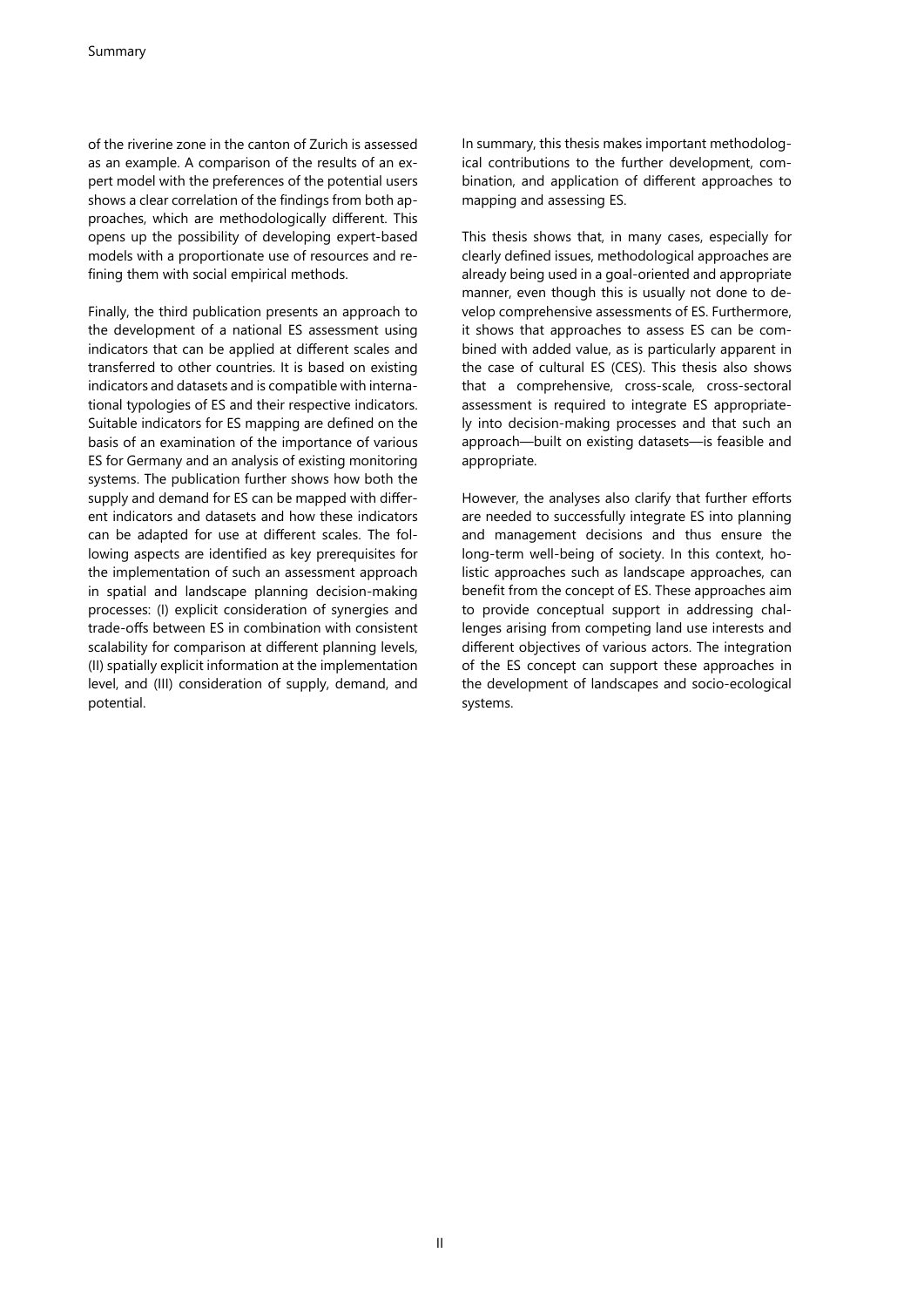## **Zusammenfassung**

Menschliche Aktivitäten und der technische Fortschritt führten zu einem bislang nie dagewesenen Wohlstand in unserer Gesellschaft. Doch sie beeinträchtigen seit langem und in zunehmendem Masse die Funktionsfähigkeit von Ökosystemen: Die biologische Vielfalt nimmt ab, natürliche Ressourcen wie Boden oder Grundwasser werden übernutzt. Dieses Handeln wirkt über den Raum hinaus, den die profitierende Gesellschaft unmittelbar nutzt. Die weltweite Schädigung von Ökosystemen hat zur Folge, dass diese die Leistungen, auf die unsere Gesellschaft angewiesen ist, nicht mehr oder nur noch eingeschränkt bereitstellen können. Eine Wiederherstellung geschädigter Ökosysteme ist unter anderem aufgrund ihrer Komplexität kostspielig und oft sogar unmöglich.

Ökosysteme und die von ihnen bereitgestellten Güter und Leistungen – Ökosystemleistungen – sind für das Wohlergehen des Menschen sowie für seine wirtschaftliche und soziale Entwicklung unverzichtbar. Ihre Bedeutung wurde in Planungen bislang unzureichend berücksichtigt. Die Leistungen und Güter wurden als frei verfügbares Allgemeingut angesehen, das keines sorgfältigen Managements oder Schutzes bedurfte. Das Konzept der Ökosystemleistungen zielt darauf ab, die Verbindungen zwischen Ökosystemen und Gesellschaft sowie den Beitrag der Ökosysteme zum menschlichen Wohlbefinden aufzuzeigen. Der Wert dieser Leistungen (und damit die Bedeutung der leistungsfähigen Ökosysteme) ist noch immer unzureichend in politische Entscheidungsprozesse, raumplanerische Interessenabwägungen und das (lokale) Management der natürlichen Ressourcen integriert.

Um künftig eine derartige Berücksichtigung zu ermöglichen, ist es erforderlich, Ökosystemleistungen in ihrer Ausprägung und räumlichen Verteilung zu erfassen. Dasselbe gilt für die Nutzung der Leistungen und die Intensität der Nachfrage. Dazu müssen die bestehenden Ansätze zur Erfassung weiterentwickelt und zu einem umfassenden, systematischen Assessment ausgebaut werden. Mittels einer angemessenen Erfassung der Ökosystemleistungen lassen sich diese auch in Gesetzesfolgenabschätzungen, Umweltprüfungen und Planungen integrieren, um Gegenstand von Abwägungsprozessen zu werden. Das Konzept der Ökosystemleistungen bietet die Möglichkeit, derartige Instrumente mit einem Argumentarium für das nachhaltige Management von Ökosystemen anzureichern. So können Synergien und Zielkonflikte unter Einbezug verschiedener Ökosystemleistungen und weiterer planungsrelevanter Aspekte ermittelt sowie Interessen umfassend abgewogen werden.

Eine Erfassung und Bewertung von Ökosystemleistungen mit dem Ziel der Integration in Entscheidungsprozesse erfordert adäquate Methoden, um die benötigten Informationen zweckmässig bereitstellen zu können. Viele der bestehenden Ansätze erfüllen diese Anforderungen nur eingeschränkt: Sie sind für einen bestimmten Zweck nicht geeignet oder ihre Ergebnisse sind z. B. aufgrund ihrer Komplexität für Entscheidungsträger nicht direkt nutzbar. Die verfügbaren Methoden und Ansätze sind oft auf definierte Ziele zugeschnitten und können nicht auf andere Fragestellungen übertragen werden.

Das übergeordnete Ziel dieser Arbeit ist es, die Grundlagen für die Integration des Ökosystemleistungskonzepts in die Raumplanung und Entscheidungsfindung zu verbessern. Dafür gilt es, zunächst Kenntnisse über die Zweckmässigkeit von Methoden bezüglich des jeweiligen Einsatzzwecks zu gewinnen. Darüber hinaus müssen methodische Verbesserungen entwickelt werden, worunter insbesondere die Verknüpfung von Methoden fallen. Und schliesslich ist es notwendig, Vorschläge dafür zu entwickeln, wie die Methoden massstabsübergreifend für ein Mapping und Assessment von Ökosystemleistungen angewandt werden können.

Daraus ergeben sich folgende Forschungsfragen:

- 1. Sind die in den bisherigen Bewertungen von Ökosystemleistungen verwendeten Ansätze und Methoden für ihre jeweiligen Ziele geeignet?
- 2. Wie können qualitative und quantitative Methoden zur Bewertung von Ökosystemleistungen miteinander verknüpft werden, um Assessments dieser Leistungen zu verbessern?
- 3. Wie kann ein Assessment von Ökosystemleistungen so gestaltet und operationalisiert werden, dass es skalenübergreifend anwendbar ist?

Die Forschungsfragen wurden in drei Artikeln abgehandelt, die bei anerkannten wissenschaftlichen Zeitschriften eingereicht bzw. publiziert wurden.

Die erste Publikation zeigt, wie Bewertungen von Ökosystemleistungen methodisch umgesetzt werden und inwiefern die verschiedenen Ansätze für den jeweiligen Zweck angemessen sind. Dazu wird insbesondere untersucht, auf welcher Komplexitätsstufe, auf welcher räumlichen Skala und zu welchem Zweck die Assessments angewandt und welche Ökosystemleistungen bewertet wurden. Die Resultate zeigen, dass in der